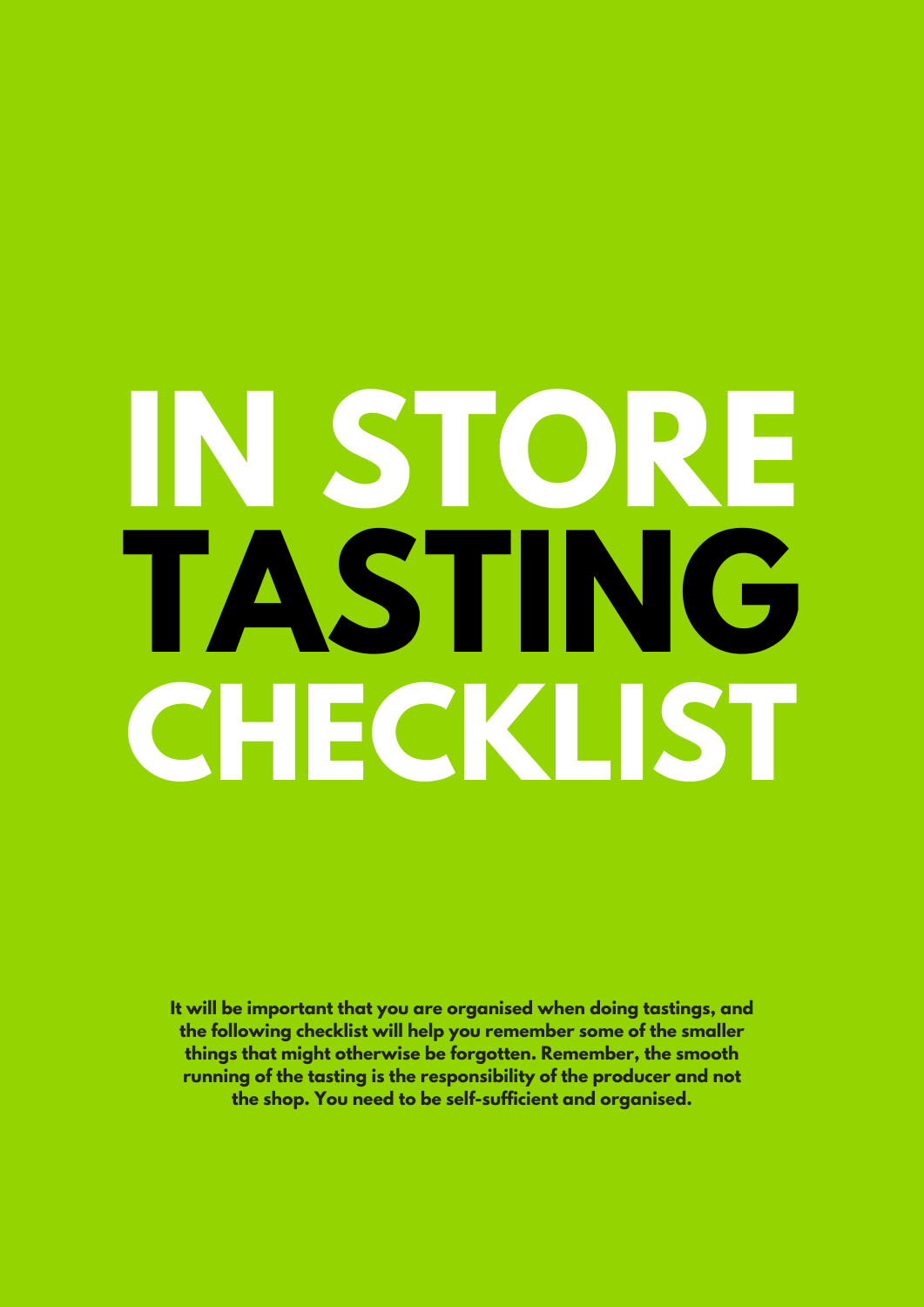## **PLANNING FOR THE TASTING**

- Visit the store and clarify time and date for the tasting plus the location within store. Discuss when/ how the sampling stock will be delivered and where it will be stored. You will be required to provide your own stock for the tasting at no charge to the retailer. Clarify where you can prepare stock for sampling and where you can access toilets, electricity and hand-washing facilities. Check if you need to bring your own rubbish bin.
- $\bigcirc$ If sampling stock is being delivered to the store in advance of the tasting, label it very clearly as "tasting stock".
- Discuss with the store the potential volume footfall so you can judge how many  $\bigcirc$ consumers are likely to sample your product on that day. Calculate the stock needed to support the tasting e.g. if 500 consumers are expected in store on the day of your tasting and approx. 400 of those are likely to sample your product, allow for 400 bite-sized pieces.
- Clarify with the local store where you will park on the day; how you will gain access  $\bigcirc$ to your stock; what is the appropriate dress code e.g. a hair net is needed.
- Ensure you have adequate stock to cover the uptake in sales as a result of the  $\left(\begin{array}{c} \end{array}\right)$ tasting.
- $\bigcap$ Provide the store with proof of public liability insurance in place if asked.
- Put thought into what you want to achieve from the tasting e.g. to encourage trial; to promote your brand; to get some consumer research etc. Think about questions you may wish to ask consumers e.g. what brand of ham do you normally buy.
- Use social media to promote the tasting.

# **SAMPLING IN STORE**

- Ensure you have a branded tasting stand and/or poster to brand a generic tasting stand.
- Bring posters, leaflets, brochures etc. This is an opportunity to showcase the branding as well as the products, so it needs to look professional.
- $\bigcirc$  Ensure you have a clean uniform and/or white coat to carry out the sampling.
- The wearing of aprons, disposable gloves, and hairnets/hats is mandatory. Don't forget to remove aprons and hats when leaving the shop floor for whatever reason.
- Ensure you have all the materials and equipment needed to prep samples e.g. apron, food gloves, chopping boards, knives, electric pans, thermometers, kitchen roll, plates etc.
- Ensure you have all the materials needed to serve the samples e.g. napkins, cocktail sticks, plastic cups etc. Ensure you have a bin located beside your tasting stand for all waste.
- Bring sanitised wipes to keep utensils clean in between washing, which you should try to do regularly, and to keep your stand clean of spills.